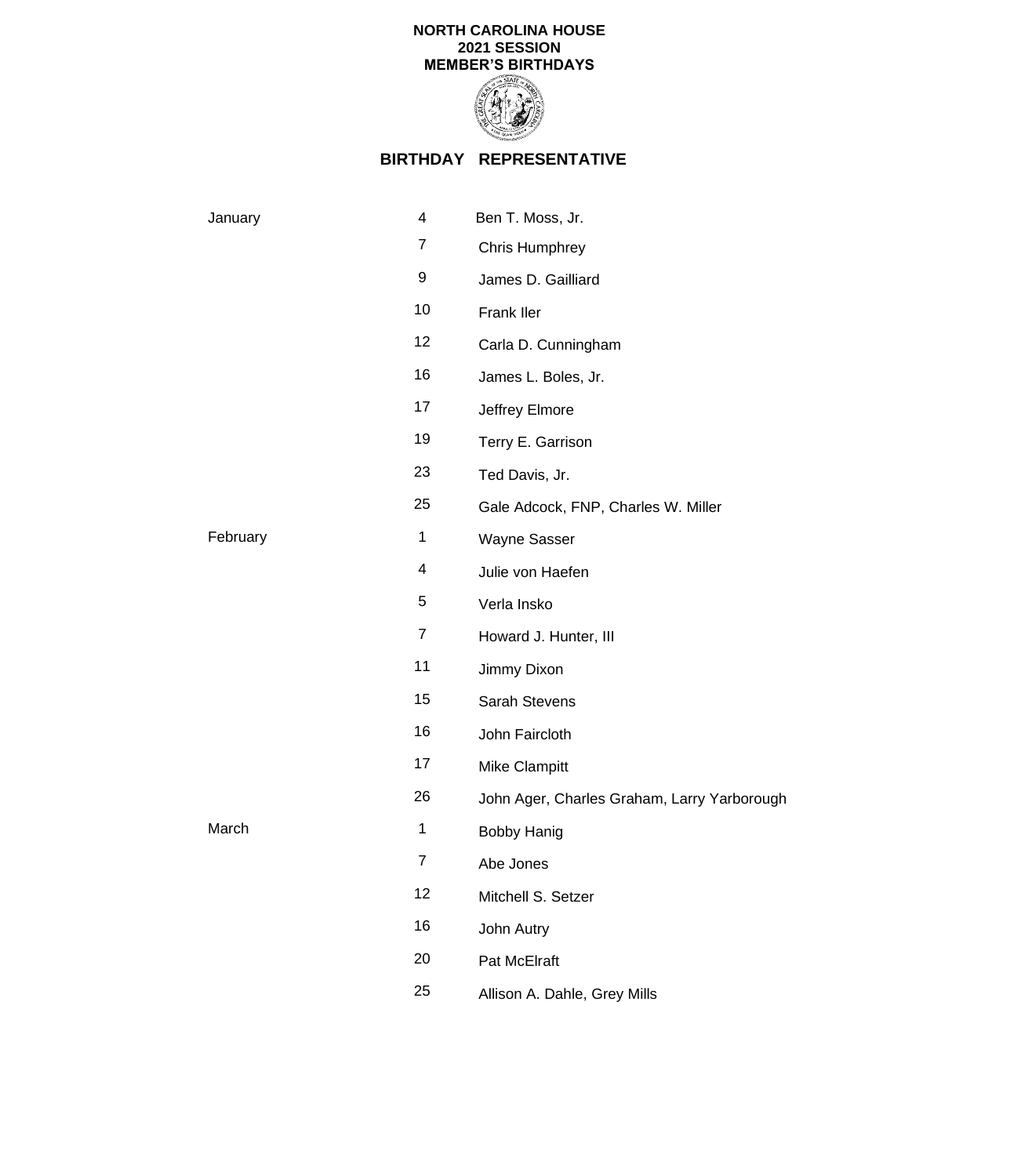

Donny Lambeth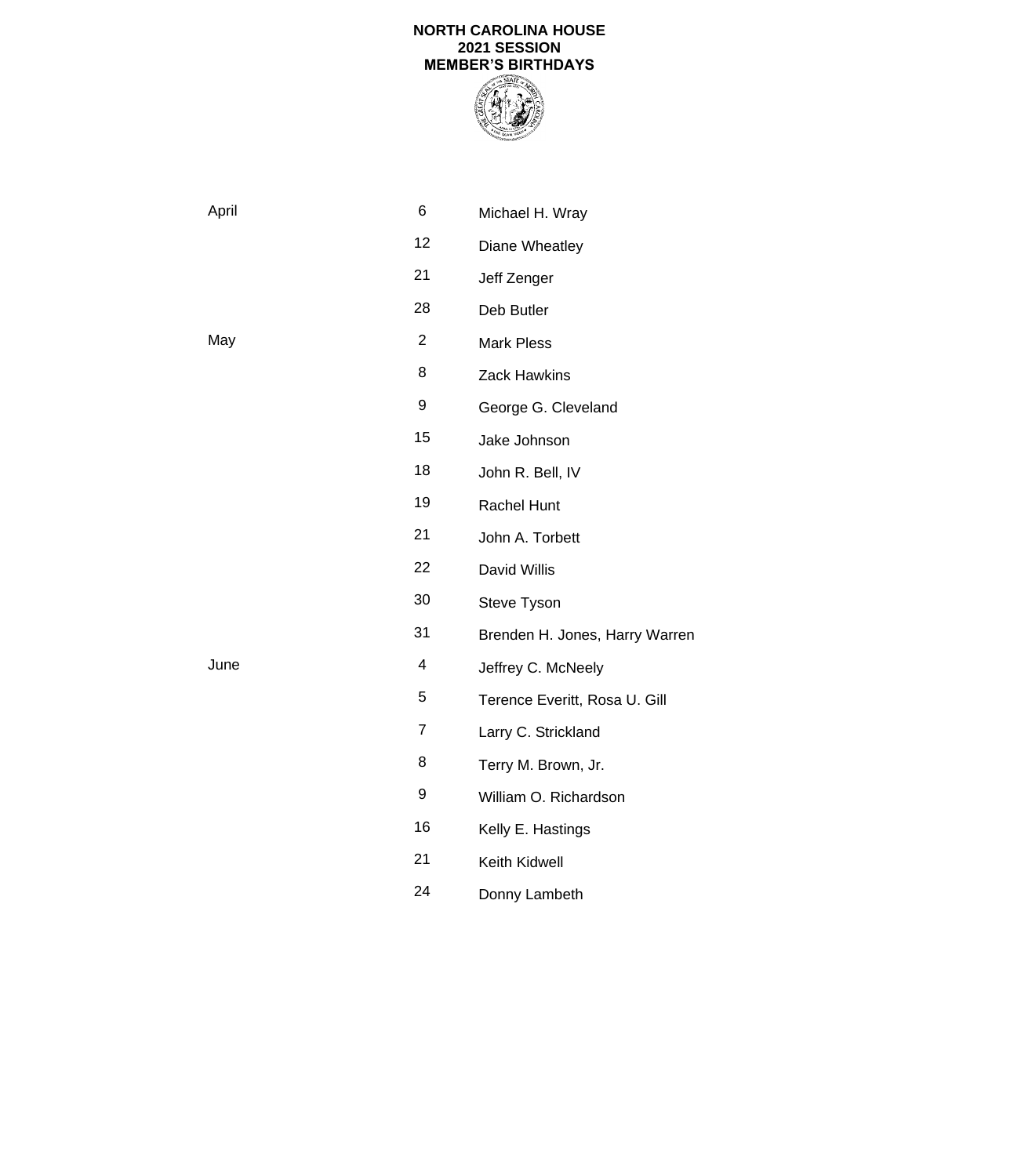

| July      | 1              | David Rogers                                       |
|-----------|----------------|----------------------------------------------------|
|           | 5              | Dudley Greene, Carolyn G. Logan,<br>Graig R. Meyer |
|           | $\overline{7}$ | Dean Arp                                           |
|           | 9              | Garland E. Pierce                                  |
|           | 14             | Vernetta Alston                                    |
|           | 15             | Hugh Blackwell                                     |
|           | 17             | <b>Destin Hall</b>                                 |
|           | 31             | Caleb Rudow                                        |
| August    | 5              | Howard Penny, Jr.                                  |
|           | 14             | Brian Farkas, Marcia Morey, Amos L. Quick, III     |
|           | 17             | <b>Carson Smith</b>                                |
|           | 18             | William D. Brisson                                 |
|           | 29             | A. Reece Pyrtle, Jr.                               |
|           | 20             | Julia C. Howard                                    |
|           | 31             | <b>Pricey Harrison</b>                             |
| September | $\overline{2}$ | <b>Ashton Wheeler Clemmons</b>                     |
|           | 4              | Edward C. Goodwin                                  |
|           | 5              | Kyle Hall                                          |
|           | 6              | Karl E. Gillespie                                  |
|           | 7              | Donnie Loftis                                      |
|           | 9              | John R. Bradford, III                              |
|           | 14             | Larry W. Potts, Evelyn Terry                       |
|           | 17             | Kristin Baker, M.D.                                |
|           | 18             | Cecil Brockman                                     |
|           | 22             | Wesley Harris, PhD                                 |
|           | 24             | Robert T. Reives, II                               |
|           | 25             | Timothy D. Moffitt                                 |
|           | 27             | Nasif Majeed                                       |
|           | 28             | Allen McNeill                                      |
|           | 30             | Larry G. Pittman                                   |
|           |                |                                                    |